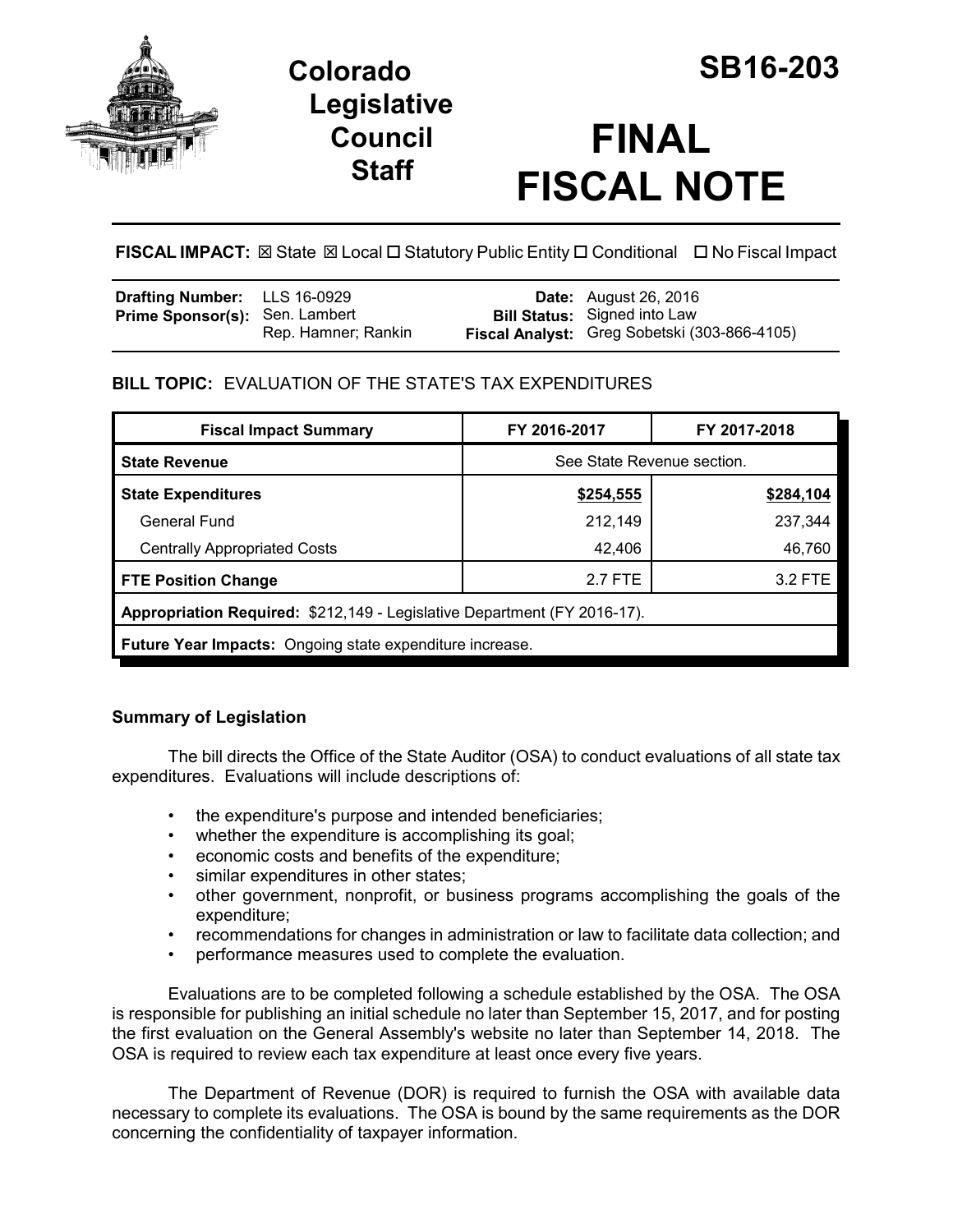Documents and information used in preparation of the evaluations are designated as work product and exempted from open records requirements. Documents are available for public inspection only upon approval of a majority of members of the Legislative Audit Committee.

#### **Background**

Under state law, tax expenditures are tax-related provisions that reduce tax revenue. These include definitions of taxable income, deductions, exemptions, credits, or special tax rates for certain persons, types of income, transactions, or property.

#### **State Revenue**

The bill does not affect state revenue. However, recommendations published by the OSA may alter the administration of state tax expenditures, which could increase or decrease state revenue in future fiscal years.

#### **State Expenditures**

The bill increases state General Fund expenditures by **\$254,555 and 2.7 FTE in FY 2016-17** and by **\$284,104 and 3.2 FTE in FY 2017-18**. Expenditures are summarized in Table 1 and detailed below.

| Table 1. Expenditures Under SB16-203               |            |            |  |  |  |  |
|----------------------------------------------------|------------|------------|--|--|--|--|
| <b>Cost Components</b>                             | FY 2016-17 | FY 2017-18 |  |  |  |  |
| <b>Personal Services</b>                           | \$195,253  | \$234,304  |  |  |  |  |
| <b>FTE</b>                                         | 2.7 FTE    | 3.2 FTE    |  |  |  |  |
| <b>Operating Expenses and Capital Outlay Costs</b> | 16,896     | 3,040      |  |  |  |  |
| Centrally Appropriated Costs*                      | 42,406     | 46,760     |  |  |  |  |
| <b>TOTAL</b>                                       | \$254,555  | \$284,104  |  |  |  |  |

*\* Centrally appropriated costs are not included in the bill's appropriation.*

*Office of the State Auditor.* Expenditures are for the addition of OSA personnel to conduct evaluations of state tax expenditures. This fiscal note assumes that all state tax expenditures will be evaluated over five years beginning in FY 2016-17. Based on personnel requirements for similar evaluations in Washington, the OSA is expected to require 1.7 FTE at the legislative auditor level, 1.0 FTE at the team lead level, and 0.5 FTE at the manager level to complete all evaluations. Salary has been prorated in the first year to account for the bill's effective date and the General Fund pay date shift. Operating expenses and capital outlay costs are for furnishing equipment and supplies to new staff.

*Agencies administering tax expenditures.* Agencies responsible for the administration of tax expenditures, including the DOR and the Office of Economic Development and International Trade, will experience workload increases to furnish tax expenditure data to the OSA. This workload is expected to be minimal and can be accomplished within existing appropriations.